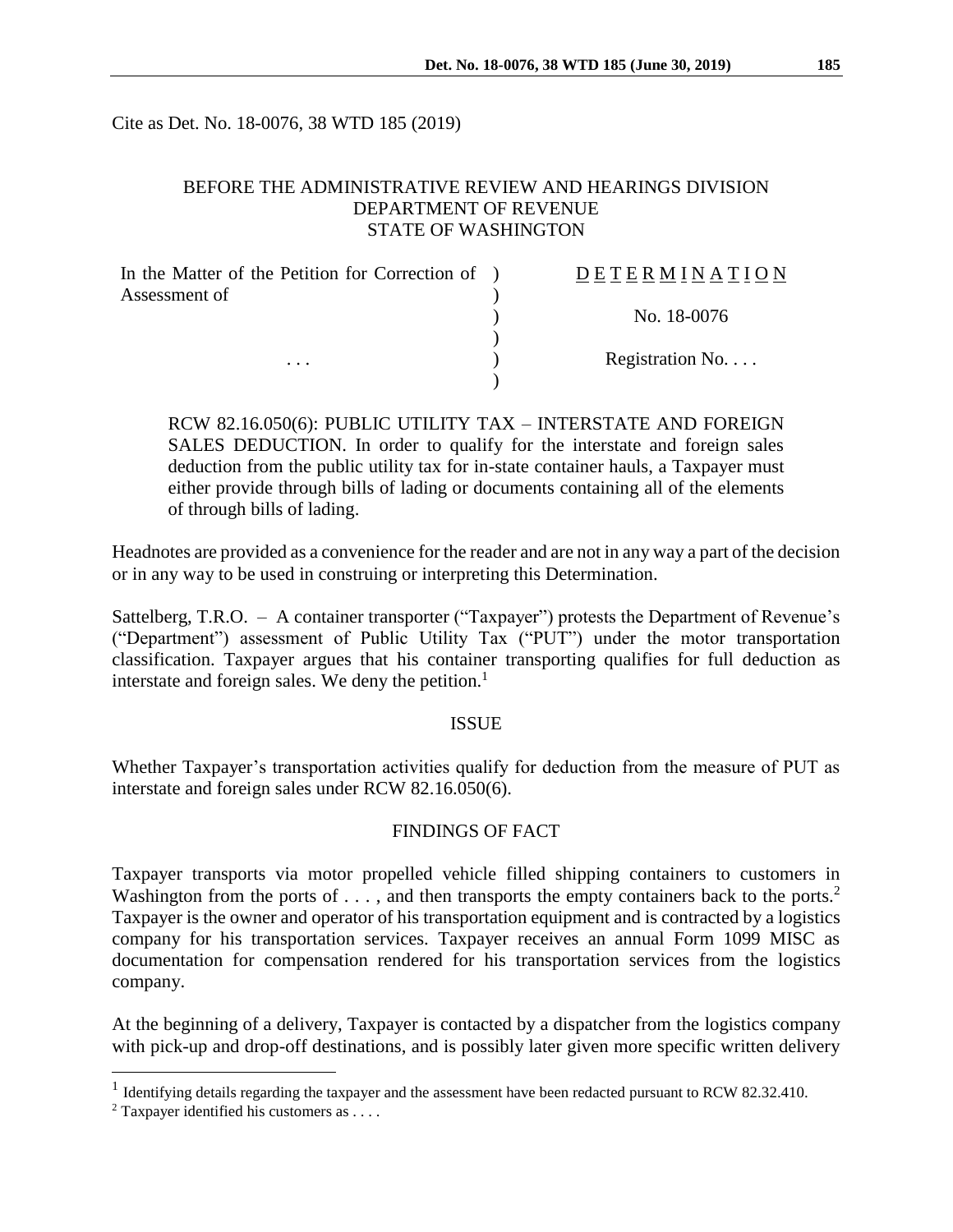instructions.<sup>3</sup> Taxpayer is not made aware of the contents of the shipping containers nor their origin. Taxpayer does not have access to the shipping documents, as they are sealed within the shipping containers. For the calendar years 2013 through 2016, Taxpayer reported all of its income under the PUT's motor transportation classification and claimed a 100 percent deduction from its income for interstate and foreign sales.

In 2017, the Department's Audit Division ("Audit") examined Taxpayer's books and records for the time period of January 1, 2013, through December 31, 2016. Audit requested documentation from Taxpayer supporting its interstate and foreign sales deductions. Taxpayer produced several documents it claimed supported the deductions. The documents fall into three main types:

# 1. U.S. Customs Forms

Taxpayer produced two Department of Homeland Security, U.S. Customs and Border Protection forms, titled Entry Summary forms. The forms include the country of origin and the exporting country, the foreign port of lading and the U.S. port of unlading identification numbers. The forms also include the importer of record and its address, as well as the name of the ultimate consignee and its address. The forms describe the goods being shipped, which were home furnishings. The forms do not indicate the identity of the initial carrier, the intermediate carrier, or the delivery carrier; the container number; the delivery route; the gross weight of the goods; a single freight rate for the shipment; or a bill of lading number issued by a freight forwarder or other party. The forms are dated in 2017, which is outside the audit period.

## 2. Logistics Company Tally Sheets

Taxpayer produced several forms from the logistics company titled Tally Sheet Driver Count. The forms include the driver's name and number, the trip #, the shipper, the consignee, and the trailer number. The forms do not contain any information about the name and place of business of the consignor; the identity of the initial carrier, the intermediate carrier, or the delivery carrier; the container number; a description of the goods being shipped; the delivery route; the gross weight of the goods; a single freight rate for the shipment; or a bill of lading number issued by a freight forwarder or other party.

## 3. . . . Transportation Order Sheets

 $\overline{a}$ 

Taxpayer produced several forms from . . . titled Import Transportation Order Sheet. The forms indicate the origin and destination of the goods as well as a general description of them and their gross weight. The forms do not contain any information about the name and place of business of the consignor or the consignee; the identity of the initial carrier, the intermediate carrier, or the

Email to auditor Junie Zhu from . . . Vice President, Field Operations . . . dated May 17, 2017.

 $3$  In an email from the logistics company (referred to as " $\dots$ ") to Audit, the logistics company stated the following:

<sup>. . .</sup> does not handle "importing and exporting" we only provide transportation both within and out of the state of Washington. There are many customhouse brokers, freight forwarders and Steamship Lines that create a through bill of lading or similar documentation that shows the products originated from out of country. . . . does not provide these services and for that reason it does not prepare a through bill of lading.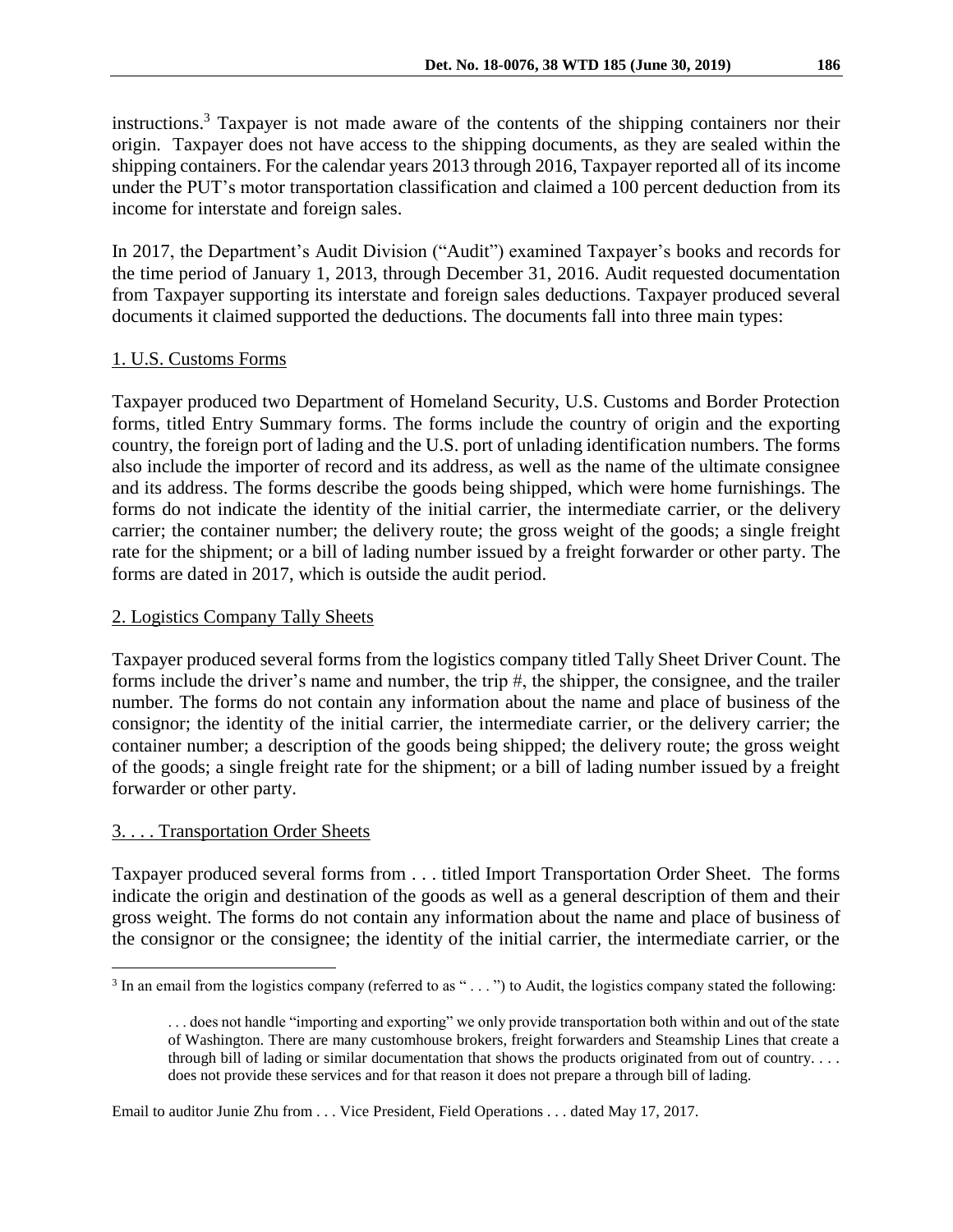delivery carrier; the container number; the delivery route; a single freight rate for the shipment; or a bill of lading number issued by a freight forwarder or other party.

After reviewing all of the documents Taxpayer submitted, Audit concluded that the documents were insufficient to support the claimed deductions. As a result, Audit disallowed Taxpayer's interstate and foreign sales deductions for the entire period, and issued Taxpayer an assessment totaling  $\$\dots$  on August 24, 2017.<sup>4</sup>

Taxpayer timely petitioned for review, arguing that the Department is placing an impossible documentation requirement on it. Taxpayer asserts that the containers must be for use in foreign commerce as it moves them to and from the two Washington ports. Taxpayer states the fact that it is dispatched and compensated by the logistics company, and that the logistics company does not provide it with the shipping documents, does not negate the import/export nature of its work.

#### ANALYSIS

Income from transporting property for hire is generally subject to PUT under the motor transportation classification when the haul originates or terminates more than five miles beyond the corporate limits of any city. RCW 82.16.010; RCW 82.16.020; WAC 458-20-180. However, there is a deduction for "[a]mounts derived from business which the state is prohibited from taxing under the Constitution of this state or the Constitution or laws of the United States." RCW 82.16.050(6). [Under the Department's interpretation, this includes activities that consist of the actual transportation of persons or property across the state's boundaries. WAC 458-20-193D.<sup>5</sup>]

The Department has consistently held that a motor carrier who moves goods entirely within the state of Washington must move them under authority of a "through bill of lading" in order to qualify for the interstate and foreign sales deduction. Det. No. 97-080, 16 WTD [220] (1987); Det. No*.* 93-240, 13 WTD 369 (1994); Det. No*.* 13-0164, 33 WTD 105 (2014); Det. No. 15-0353, 36 WTD 183 (2017). A "through bill of lading" is a bill of lading by which the shipping line remains obligated for the proper delivery of the goods to the final destination, even if other carriers may be involved in providing the transportation services. *See* Det. No. 99-330, 19 WTD 519 (2000)*.* A typical through bill of lading commonly contains: (1) the name and place of business of the consignor; (2) the name and place of business of the consignee; (3) the identity of the initial carrier, the intermediate carrier, and the delivery carrier; (4) the container number; (5) a description of the goods being shipped; (6) the delivery route; (7) the gross weight of the goods; (8) a single freight rate for the shipment; and (9) a bill of lading number issued by a freight forwarder or other party. *Id.*

 $\overline{a}$ 

<sup>&</sup>lt;sup>4</sup> The assessment consisted of \$ . . . in PUT under the motor transportation classification, \$ . . . in interest, and a \$ . . . substantial underpayment penalty.

<sup>&</sup>lt;sup>5</sup> [Rule 193D does not create a deduction or exemption, but merely interprets the federal constitutional limits on Washington's business activities taxes (B&O tax and PUT) as applied to transportation services. Under *Oklahoma Tax Comm'n v. Jefferson Lines, Inc*., 514 U.S. 175 (1995) and other United States Supreme Court cases interpreting the dormant Commerce Clause, Washington is not prohibited from taxing income from transporting property across state boundaries under the B&O tax and PUT. The income is subject to tax so long as no state deduction or exemption applies, no federal law expressly preempts the state tax, and the four-part dormant Commerce Clause test set out in *Complete Auto Transit, Inc. v. Brady*, 430 U.S. 274 (1977) is met.]